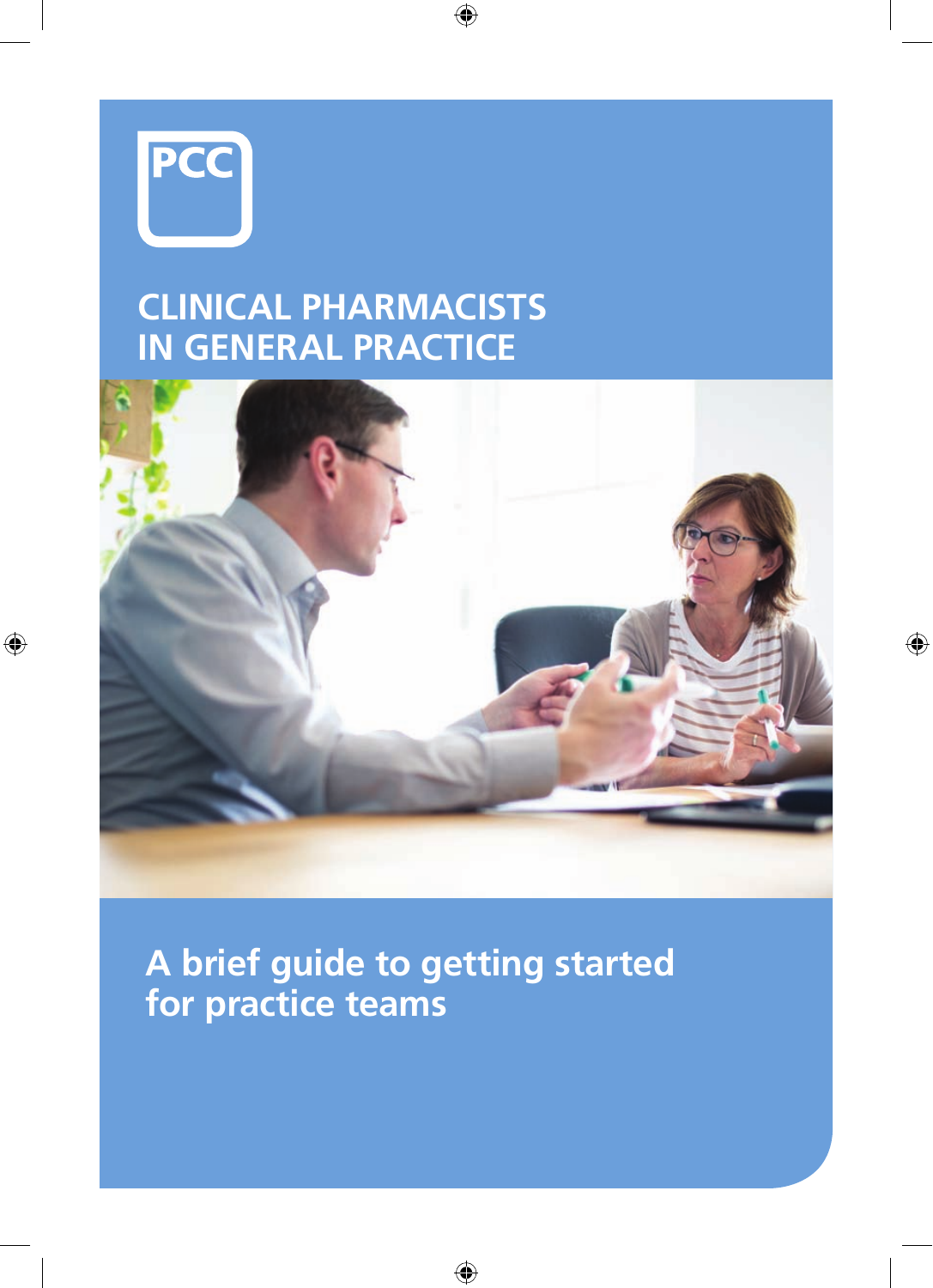



 $\bigoplus$ 

 $\bigoplus$ 

 $\bigoplus$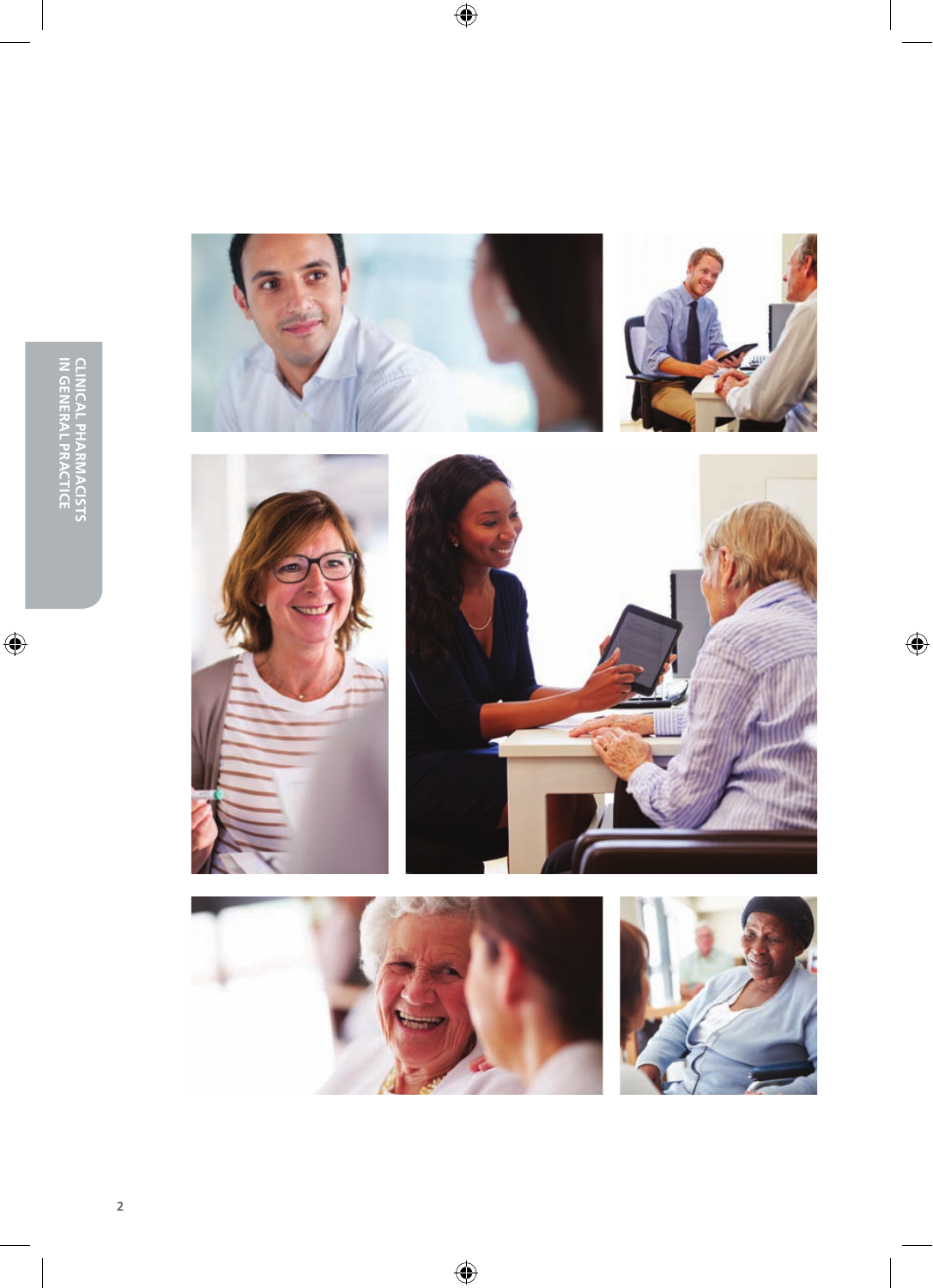### **Who should read this?**

⊕

This guide is for general practice teams and clinical pharmacists taking part in the NHS England clinical pharmacists in general practice programme. It provides an introduction to the clinical pharmacist role and practical advice on how to make the changes necessary to integrate a clinical pharmacist successfully in a practice team.

 $\bigoplus$ 

It includes information about how and what to prepare, what to expect, what needs doing once the pharmacist is in post, what to look out for, and how both parties can get the most from the role. All these insights have been gleaned from the experience of pharmacists and practices in the first phase of the programme.

You can find more information about the topics covered here on the Clinical Pharmacists in General Practice Team Development Support pages of www.networks.nhs.uk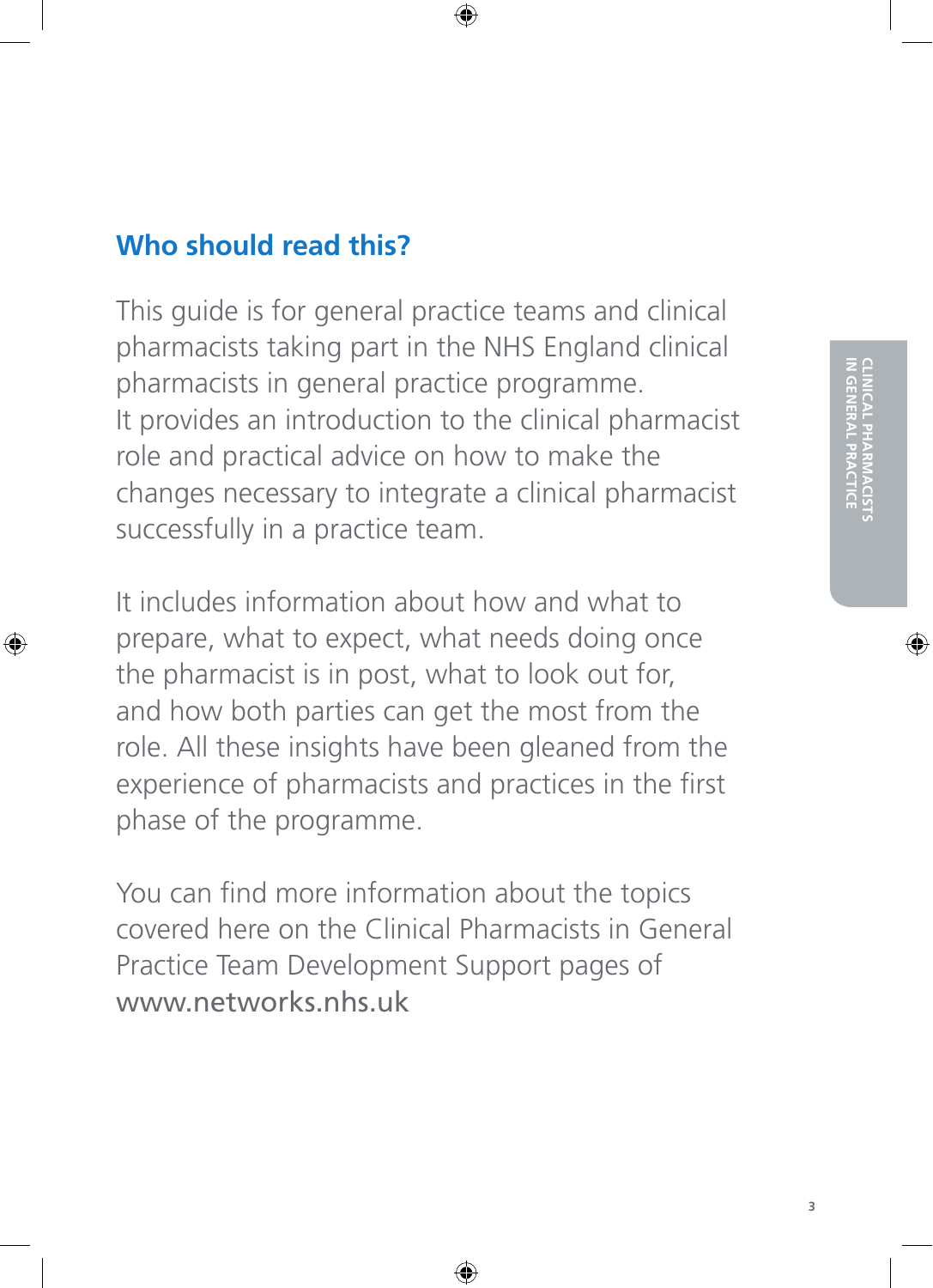### **What is a clinical pharmacist?**

Clinical pharmacists bring a range of new skills to general practice. As specialists in medicines they can support GPs and other members of the practice team. Typically the clinical pharmacist will be able to see patients and often but not always they will be able to prescribe medicines too.

The role is one of several new clinical roles designed to reduce workload, alleviate workforce shortages and add value to the life of the practice and the lives of patients.

### **What they can do**

 $\bigoplus$ 

 $\bigoplus$ 

There is no definitive job description for clinical pharmacists, although a broad description is available from NHS England and job descriptions have been developed by many of the practices taking part in the first phase of the programme.

So while the role varies according to the experience and qualifications of individual pharmacists and the needs of the practices that employ them, they typically include some or all of the activities shown opposite.

⊕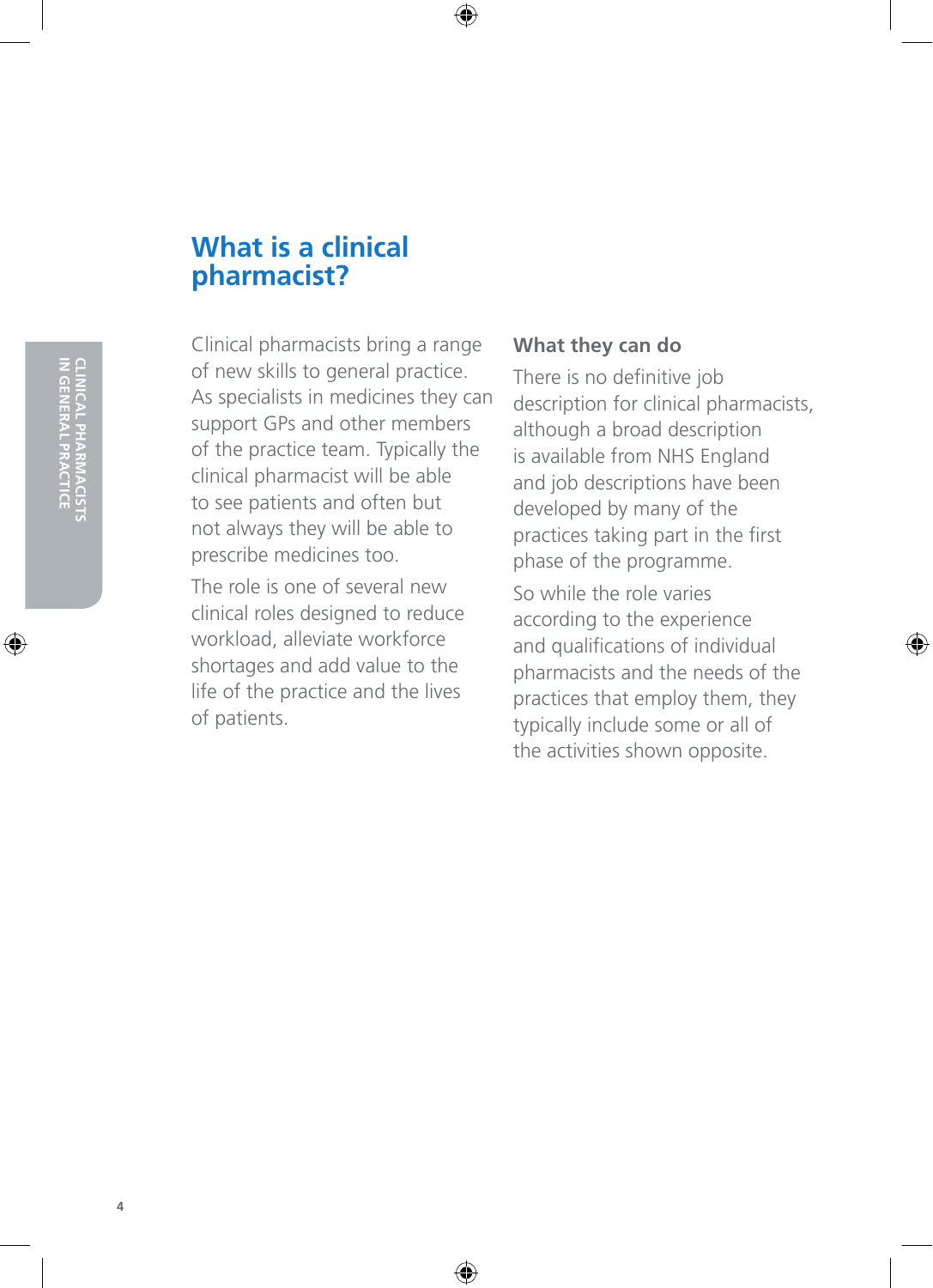

 $\bigoplus$ 

 $\bigoplus$ 

**LINI**<br>Distri **IN GENERAL PRACTICE CLINICAL PHARMACISTS**  ICAL PHARMACISTS<br>ENERAL PRACTICE

 $\bigoplus$ 

**5**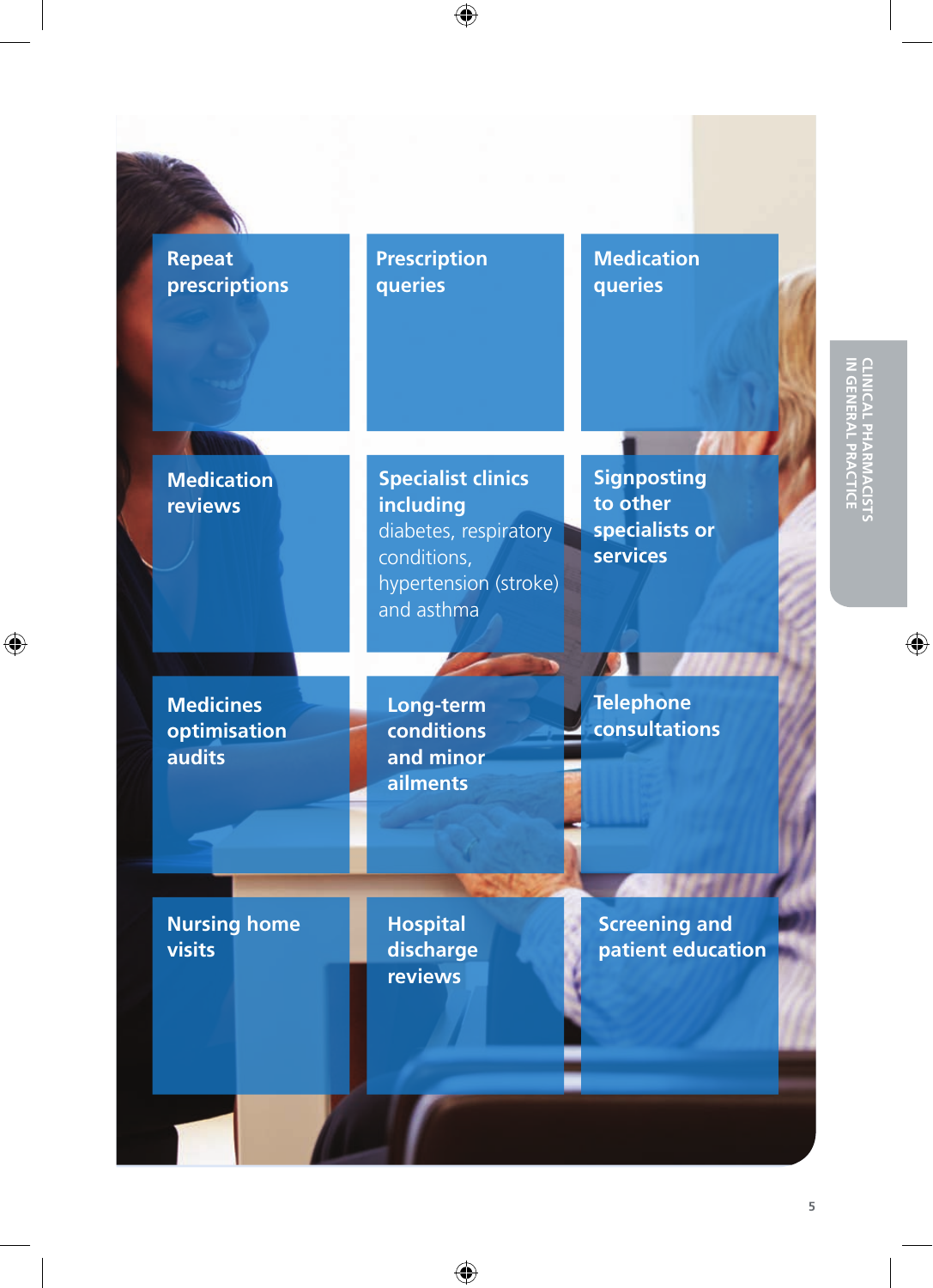

# **Education of patients and the practice team is key**

Mohammed Jivraj has had a significant positive impact since taking up the post of clinical pharmacist at the Spa Medical Practice in South Worcestershire just over a year ago.

Business manager Joy Smith says realising the full potential of the role has required education of patients and the practice team.

"We have worked to build staff confidence in going to Mohammed for advice rather than asking a doctor. We've pushed that along by providing him with a clinical room in the nursing area so, for example, a nurse doing a respiratory review can use him as a sounding board. "We had a comprehensive induction plan which saw Mohammed attending doctors' meetings, nurse meetings and the admin team meeting so everyone understood his role and he understands how the practice works.

"We've also asked all staff to use the term clinical pharmacist when talking to patients. People hearing the word 'pharmacist' tend to think of someone behind the counter just dispensing pills. They don't realise that many pharmacists can review conditions and prescribe medications."

⊕

**"We had a comprehensive induction plan which saw Mohammed attending doctors' meetings, nurse meetings and the admin team meeting"**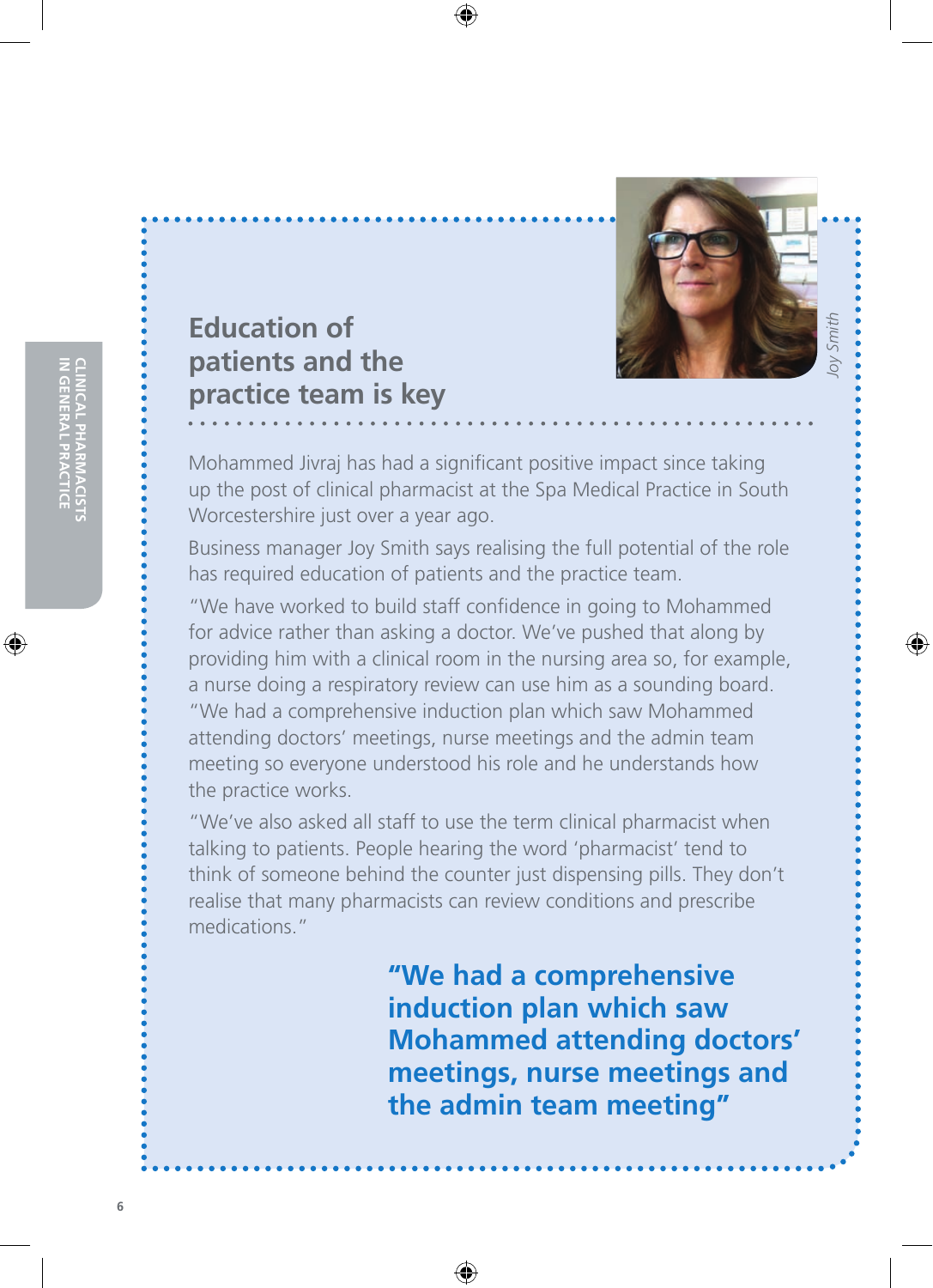♠

### **The difference they can make**

Practices with a clinical pharmacist have enjoyed the following benefits. They may not all happen – and don't expect them to happen all at once – but the improvements can be dramatic.

- **Save clinical time**  free GPs to focus their skills where they are most needed
- **Reduce workload**  provide more clinical capacity, support improvements to the way the practice works

⊕

- **Improve access**  enable the practice to see more patients
- **Save practice money**  reduce unnecessary spending on medicines
- **Save the local NHS money**  reduce referrals and unplanned admissions
- **Increase practice income**  eg ensure the practice meets QOF requirements

**• Bring new clinical skills to the team –** 

 $\bigoplus$ 

expert knowledge of medicines

- **Increase patient safety and reduce risk –**  monitor prescribing and compliance
- **Educate team**  to make the most of practice and community resources
- **Educate patients**  safe and correct use of medicines, self-care and keeping well
- **Improve health outcomes**  prevent patients being admitted to hospital
- **Patient experience**  patients can see a clinician sooner and for longer

 $\bigoplus$ 

**7**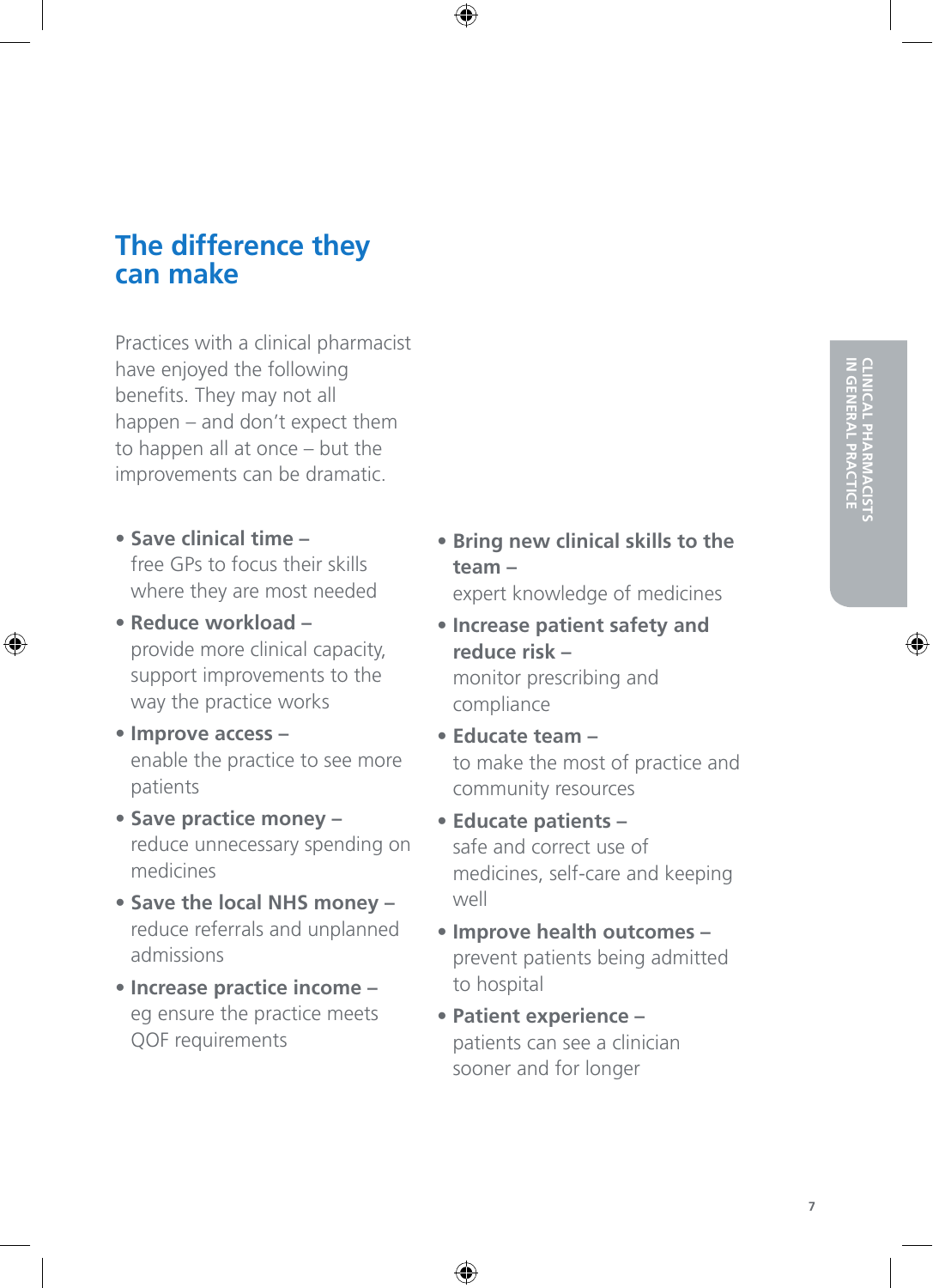# **Adaptability is the key for pharmacist at Wiltshire surgery**

Shadia Jenner has seen the scope of her role at Barcroft Medical Centre in Wiltshire widen rapidly in the two years since she joined as clinical pharmacist. After starting with prescription requests she went on to put protocols and systems in place to help the reception team to decide what can come to her and what should go to a GP.

She is now training a prescription clerk who devotes two hours a day to prescriptions. She makes changes to medication set out in hospital discharge letters and carries out 12 telephone and three face to face consultations each day. Following a safety audit, she runs safety searches on the practice IT system and contacts patients on certain medications for blood tests at regular intervals.

€

**"To be successful in this role you have to be willing to adapt to the needs of the practice because each practice needs something different"**

⊕

**8**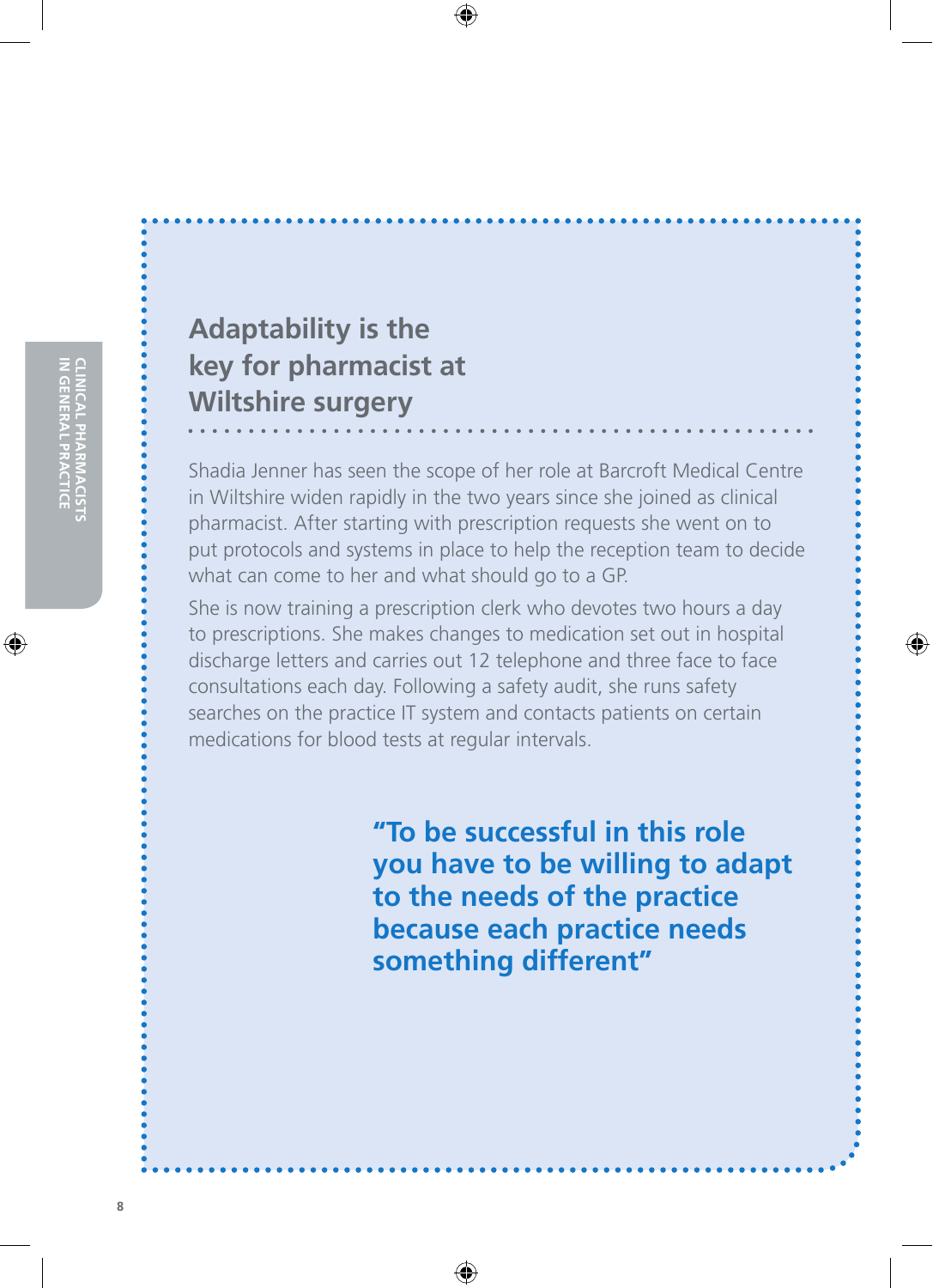♠

### **The practical stuff**

Whether or not a pharmacist is successfully integrated with the practice team and is happy in their role often depends on getting some basic things right. Even if your pharmacist is not a full time member of the team – some work across several locations – familiarity with your environment, a basic understanding of who does what and how things work in the practice and availability of the tools they need to do their job are all essential.

⊕

### **Think about all of the following.**

 $\bigoplus$ 

- A clear role description
- Clear reporting lines and clinical supervision
- Arrangements for feedback and performance reviews
- Understanding of training and development commitments
- The basics a room, a chair and a desk
- IT and other equipment
- Access to all the IT systems they will need – and training on their use
- An induction process:
	- Meeting the whole practice team
	- An introduction to primary care

⊕

- All the relevant HR and clinical policies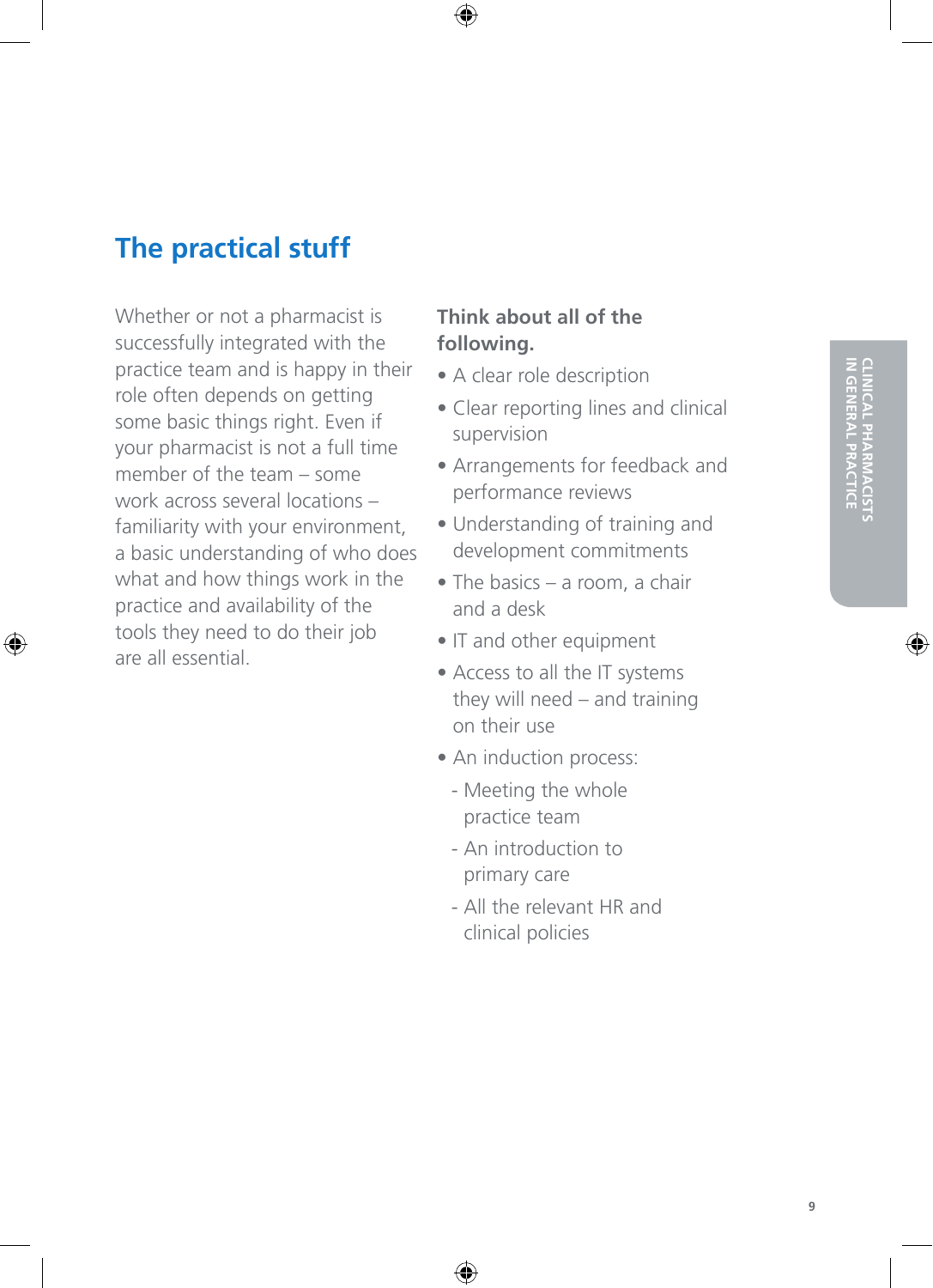**IN GENERAL PRACTICE CLINICAL PHARMACISTS JERAL PRACTICE** 

# **Making a real difference to practice workload**

Four Midlands practices have seen significant savings in GP time. The practices, all part of the IntraHealth primary care group, have also reported high levels of patient satisfaction and improvements to safety.

Local medical director for IntraHealth, Dr Kamran Ahmed, is in no doubt about the value the pharmacists have brought to the practices

"The clinical pharmacists have been a revelation. It has completely changed the way I view my working week and has freed up more of my time so I can focus on complex patients, practice management and more importantly family time.

"I was struggling under the increasing burden of work in general practice and taking work home with me on evening and weekends. Thankfully that does not happen anymore," he says.

Dr Ahmed's enthusiasm is underlined by the figures. A cost benefit analysis showed that over a three-month period there was a net saving across the four practices of £46,800 made by using pharmacists to do work that would otherwise have fallen to GPs.

In the same period, over 100 hours GP time of direct patient contact was saved by clinical pharmacists seeing patients for medication reviews, minor illness appointments as well as for the management of long-term conditions.

The pharmacists were also able to save GPs almost 800 hours in administrative tasks such as repeat prescription authorisation, processing discharge letters and dealing with queries from reception staff and local community pharmacists.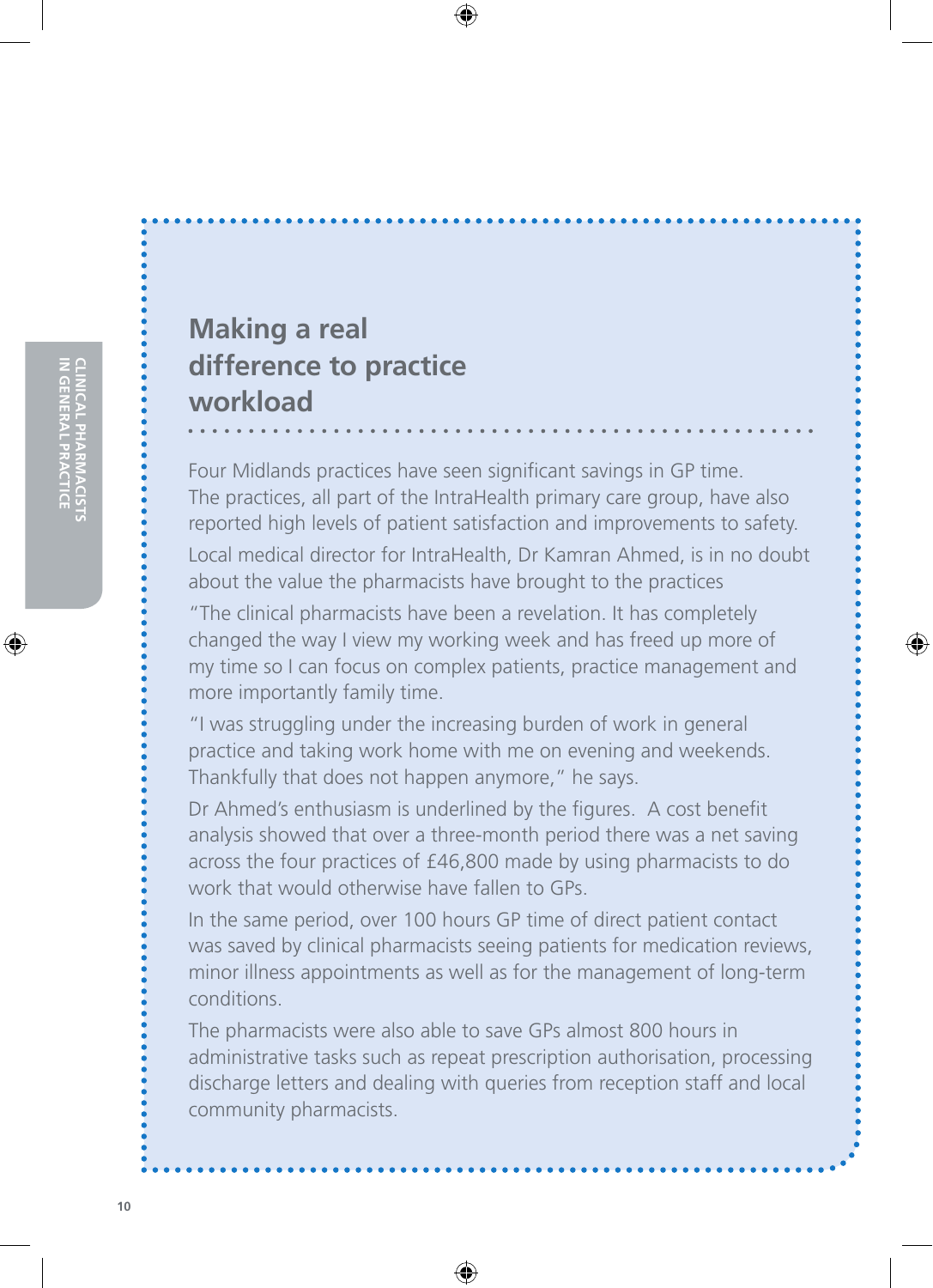# **Getting started – basic preparation**

 $\bigoplus$ 

| <b>Shadowing GPs, nurses,</b><br>healthcare assistants                                                      | - Learn style and culture<br>- Get to know colleagues and patients                                                                                                                                                                                                                                                                                                                      |
|-------------------------------------------------------------------------------------------------------------|-----------------------------------------------------------------------------------------------------------------------------------------------------------------------------------------------------------------------------------------------------------------------------------------------------------------------------------------------------------------------------------------|
| <b>Reception team</b>                                                                                       | - Sit with them to observe processes<br>- Get to know the practice and the community<br>- Get to know each other<br>- Find out how appointments are booked and managed and<br>how triage works<br>- Reception get to know what clinical pharmacist can and can't do<br>- Identify where to offer help, eg pick up telephone enquiries<br>- Learn how to work in a general practice team |
| <b>Introduction to CCG link</b><br>pharmacist                                                               | - Ideally arrange a meeting                                                                                                                                                                                                                                                                                                                                                             |
| Introduce to community team                                                                                 | - Go out with matron and district nurses on visits                                                                                                                                                                                                                                                                                                                                      |
| Attend multi-disciplinary team<br>meetings                                                                  | - Contribute to meetings and network with<br>other professionals                                                                                                                                                                                                                                                                                                                        |
| Learn practice systems and IT                                                                               | - Clinical systems (System 1, EMIS, etc), appointments system - log-in<br>procedures, training, coding - will require an introduction and may<br>require some formal training                                                                                                                                                                                                           |
| <b>Supervision</b>                                                                                          | - Agree process, debriefs with clinical lead                                                                                                                                                                                                                                                                                                                                            |
| Integration with practice team                                                                              | - Go to weekly clinicians' meetings and other team meetings                                                                                                                                                                                                                                                                                                                             |
| Induction to the building includ-<br>ing health and safety procedures                                       | - Access to all the relevant policies and procedures                                                                                                                                                                                                                                                                                                                                    |
| Agree structure to the week                                                                                 | - Look at clinics, walk-ins, other commitments<br>(for example if the clinical pharmacist also works in<br>another practice)                                                                                                                                                                                                                                                            |
| <b>Check insurance situation</b>                                                                            | - Will change as clinical competence develops                                                                                                                                                                                                                                                                                                                                           |
| Plan to promote clinical<br>pharmacist to patients                                                          | - Leaflets, screens in reception, meet the patient<br>participation group (PPG), newsletter, website                                                                                                                                                                                                                                                                                    |
| <b>Make contact with</b><br>community pharmacists                                                           | - Develop relationships to improve communication                                                                                                                                                                                                                                                                                                                                        |
| Agree what clinical pharmacist<br>can do without referring to a GP                                          | - This should be discussed by GP partners and the pharmacist                                                                                                                                                                                                                                                                                                                            |
| <b>Become familiar with practice</b><br>protocols and crib sheets eg for<br>diabetes, hypertension, thyroid | - Work with nurse team, explain how the practice likes things done,<br>encourage questions                                                                                                                                                                                                                                                                                              |

 $\bigoplus$ 

**CLINICAL PHARMACISTS**<br>IN GENERAL PRACTICE **IN GENERAL PRACTICE CLINICAL PHARMACISTS** 

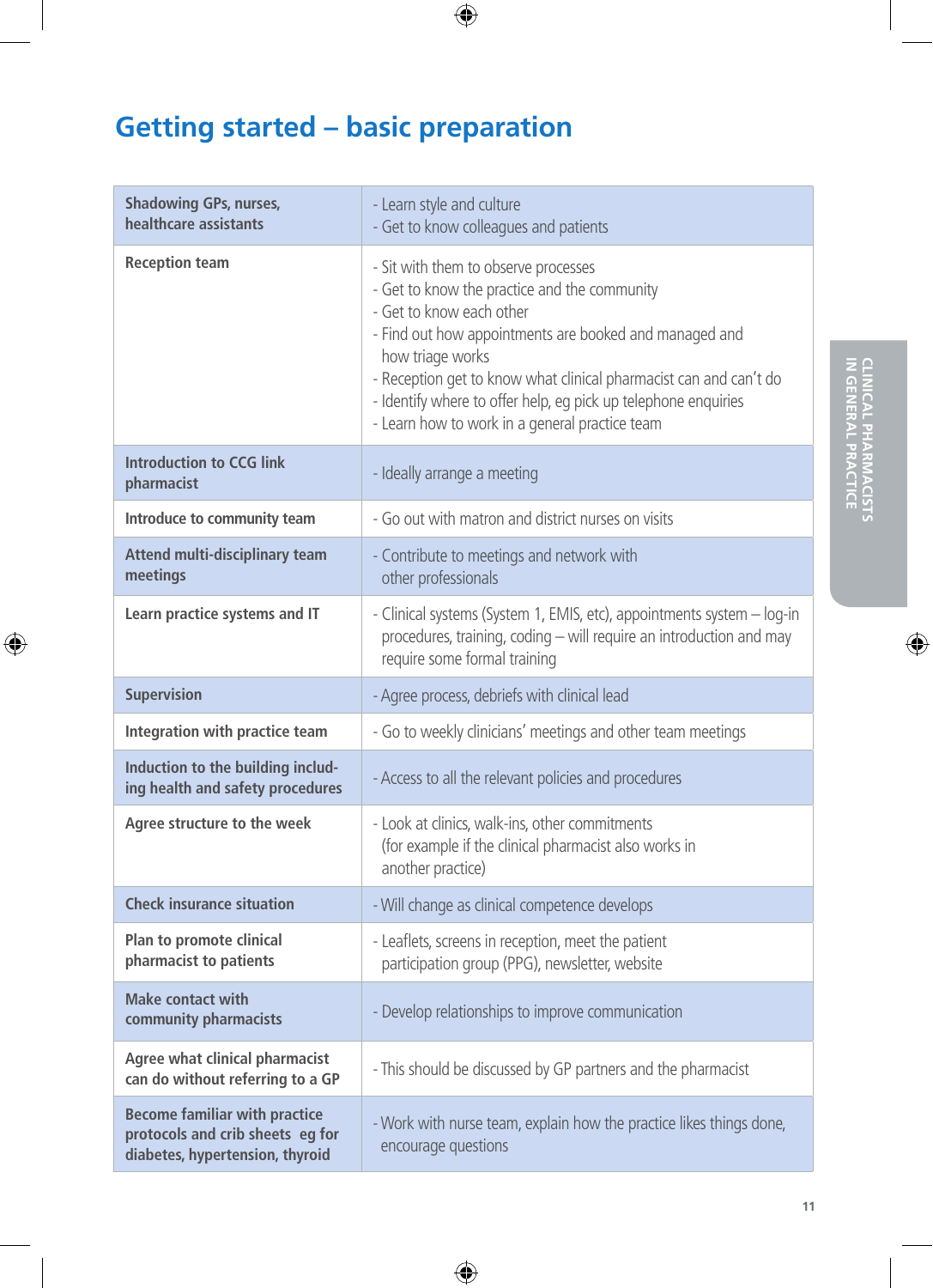

### **Variety makes all the difference**

John Higgins began work as senior clinical pharmacist at the Norwich Practices Health Centre in Norwich in March 2016. Higgins, who became an independent prescriber around five years ago, has had a varied career in community pharmacy and as head of pharmacy for Norfolk prisons. He feels his latest role will be for the long-term.

⊕

⊕

**"It's a very interesting and varied role that gives you plenty of contact with patients and means you can make a difference to the care of people with long term conditions in particular"**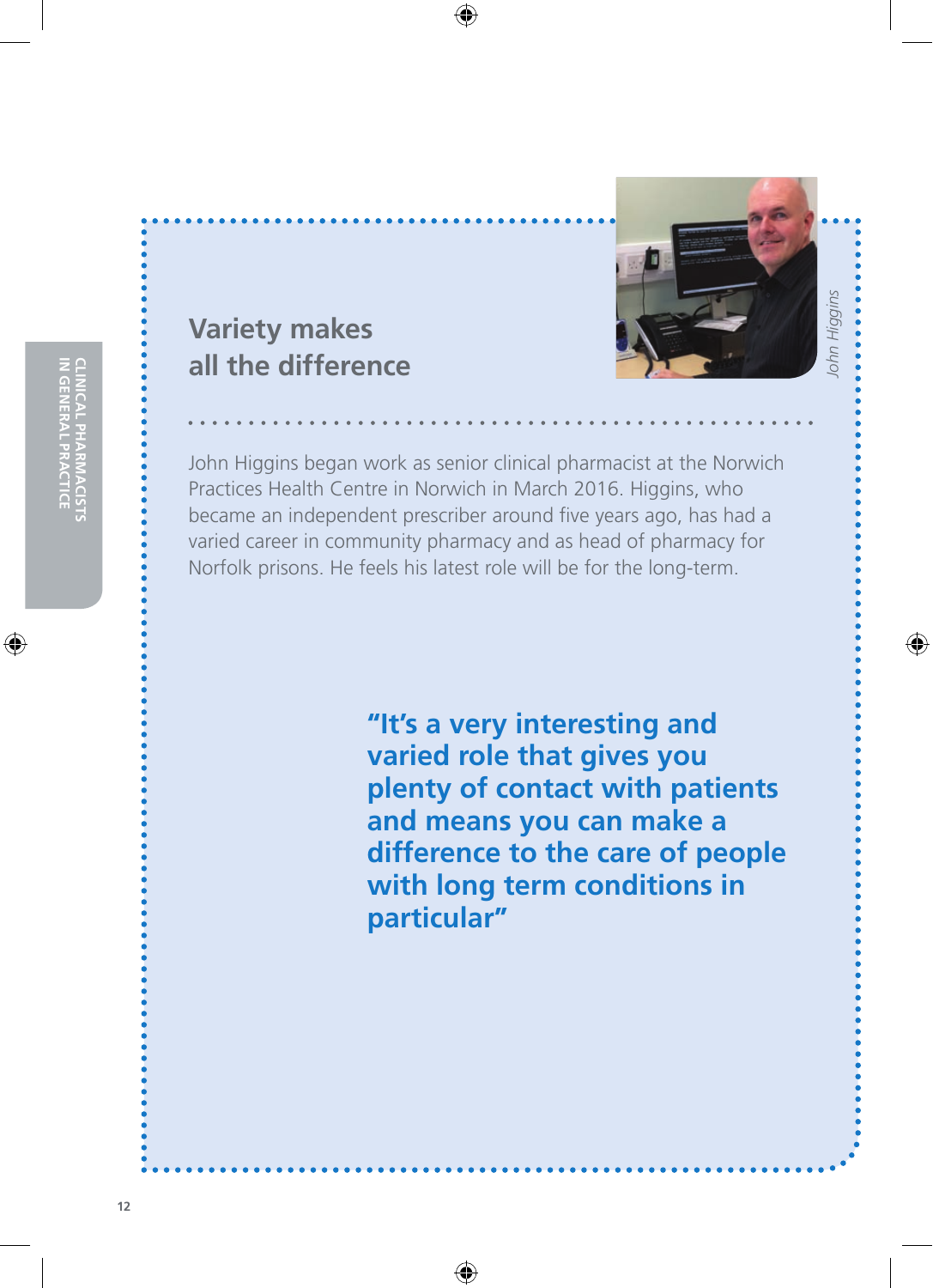### **Just remember**

- Each clinical pharmacist arrives with very different background and experience
- Some may require additional training, for example in physical examination skills, communication and "softer" skills such as dealing with difficult people
- Before they can do face to face consultations, clinics, minor ailment services they need to achieve an appropriate level of understanding and experience of some core tasks

⊕

• Expectations need to be aligned: the practice team and the pharmacist both need to agree what the new role will achieve for the practice and how it might change existing ways of working

 $\bigoplus$ 

- The role of the pharmacist and any changes to procedures and processes that result will need communicating to all staff so that everyone understands what the pharmacist can and can't do
- Patients also need to understand the role of the pharmacist and why they might see a pharmacist rather than a GP or nurse
- Change can meet with resistance but you can ease the process with clear and consistent communications. Persevere – you may need to tell people more than once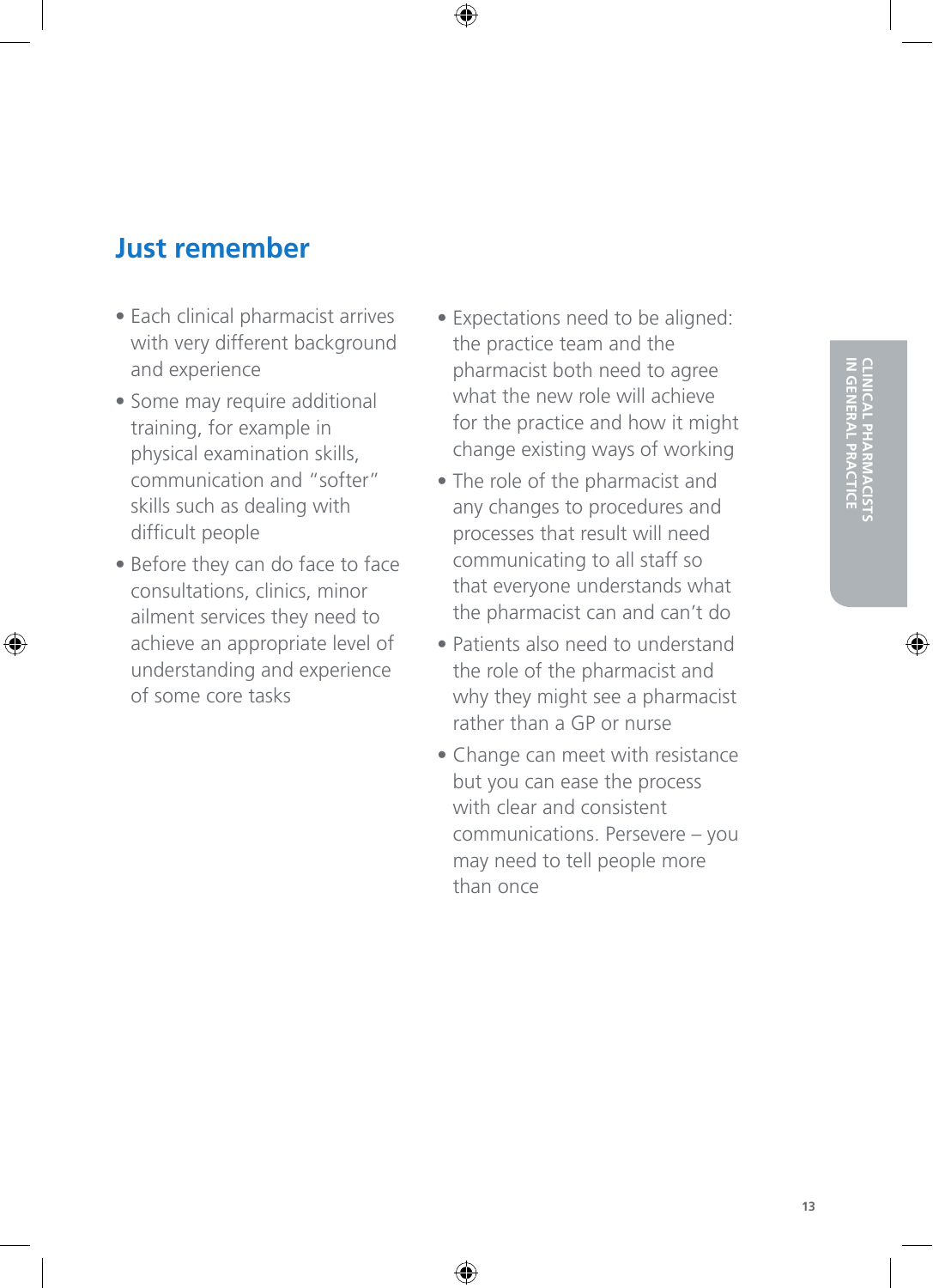

# **Getting back in touch with patients**

While working as a CCG pharmacist brought its own rewards, Yaksheeta Dave realised she missed the direct contact with patients she previously had as a community and hospital pharmacist. That has changed since her move to Hillview Surgery, Greenford.

"After several years as a CCG pharmacist I realised that although I was overseeing 26 GP practices for the CCG, I had almost no direct patient contact. I took the step of giving up my job at the CCG and undertook the independent prescribing course – and it's certainly a decision that I haven't regretted."

Senior practice nurse and clinical manager Kate Steeghs says: "From a nursing point of view and as clinical manager it is great to work together with Yaksheeta to improve patient care. It's a bonus for the nursing team to have someone to discuss medication with and quite often we each have a learning experience together.

"Yaksheeta feeds back from her study days and she often informs us about changes in guidelines. We've done a lot of work together on implementing changes to the management of patient care in line with national guidance. She will also slot patients in to see one of our healthcare assistants for things like blood pressure checks or to have their weight taken."

**IN GENERAL PRACTICE CLINICAL PHARMACISTS**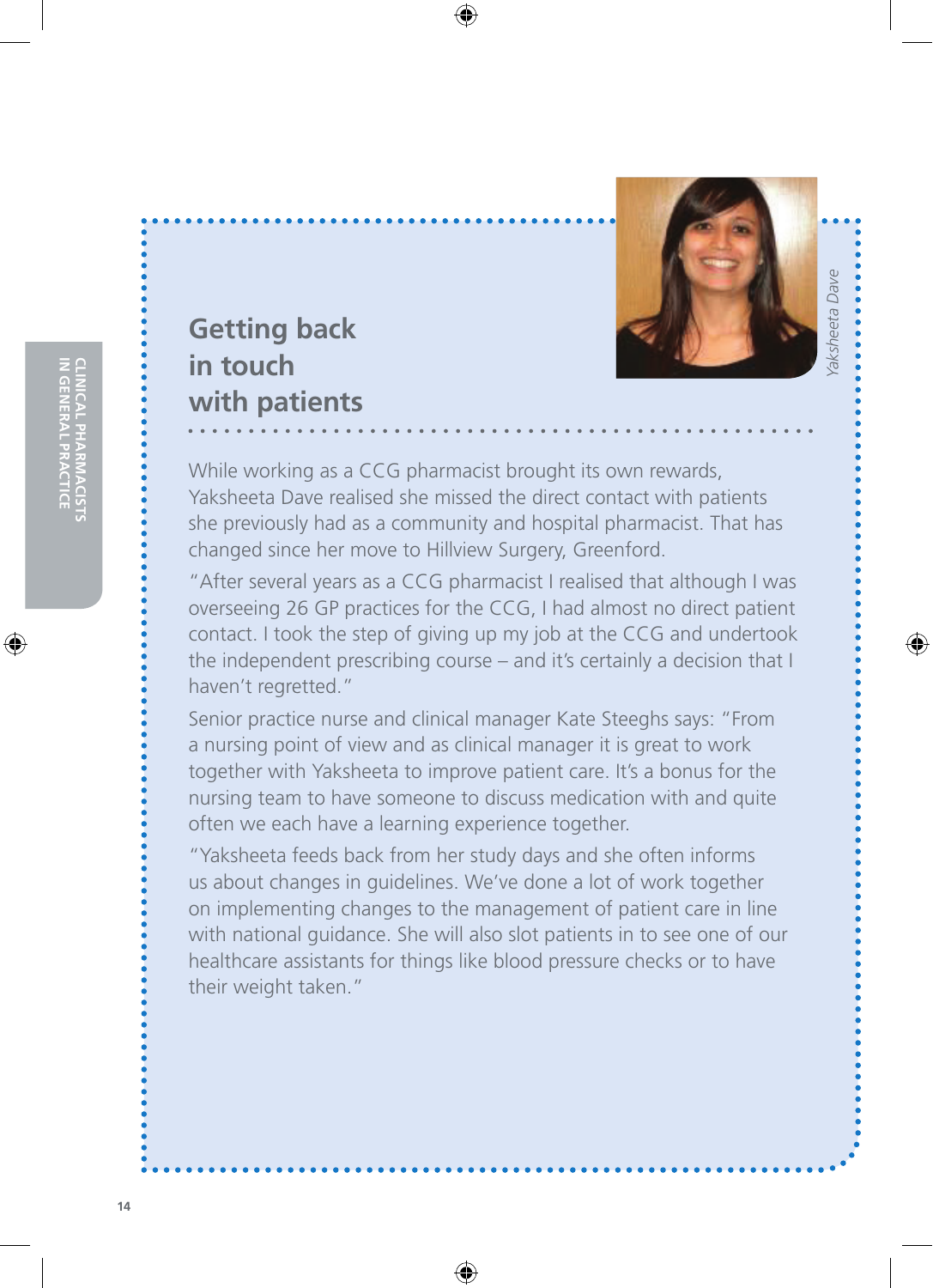# **CLINICAL PHARMACISTS**<br>IN GENERAL PRACTICE **IN GENERAL PRACTICE CLINICAL PHARMACISTS**

♠

### **Explaining the role to staff**

- Make sure the clinical pharmacist is at meetings, speaks at meetings, introduces themselves and explains how they work and the potential benefits
- Make a case for the role time, money, patient safety – not once but regularly
- Listen to others and how it feels
- Upskill the reception team to know how to use the role and to promote it appropriately to patients

⊕

- Keep talking to the team about the role, the person and the vision
- Get patient feedback and share it

### **Explaining the role to patients**

 $\bigoplus$ 

- Ensure that everyone in the practice talks to patients about the new role
- Use leaflets, screen, website, social media, laminates to reinforce the message
- Spread the word use allies
- Engage with the PPG

 $\bigoplus$ 

• Communicate and repeat the messages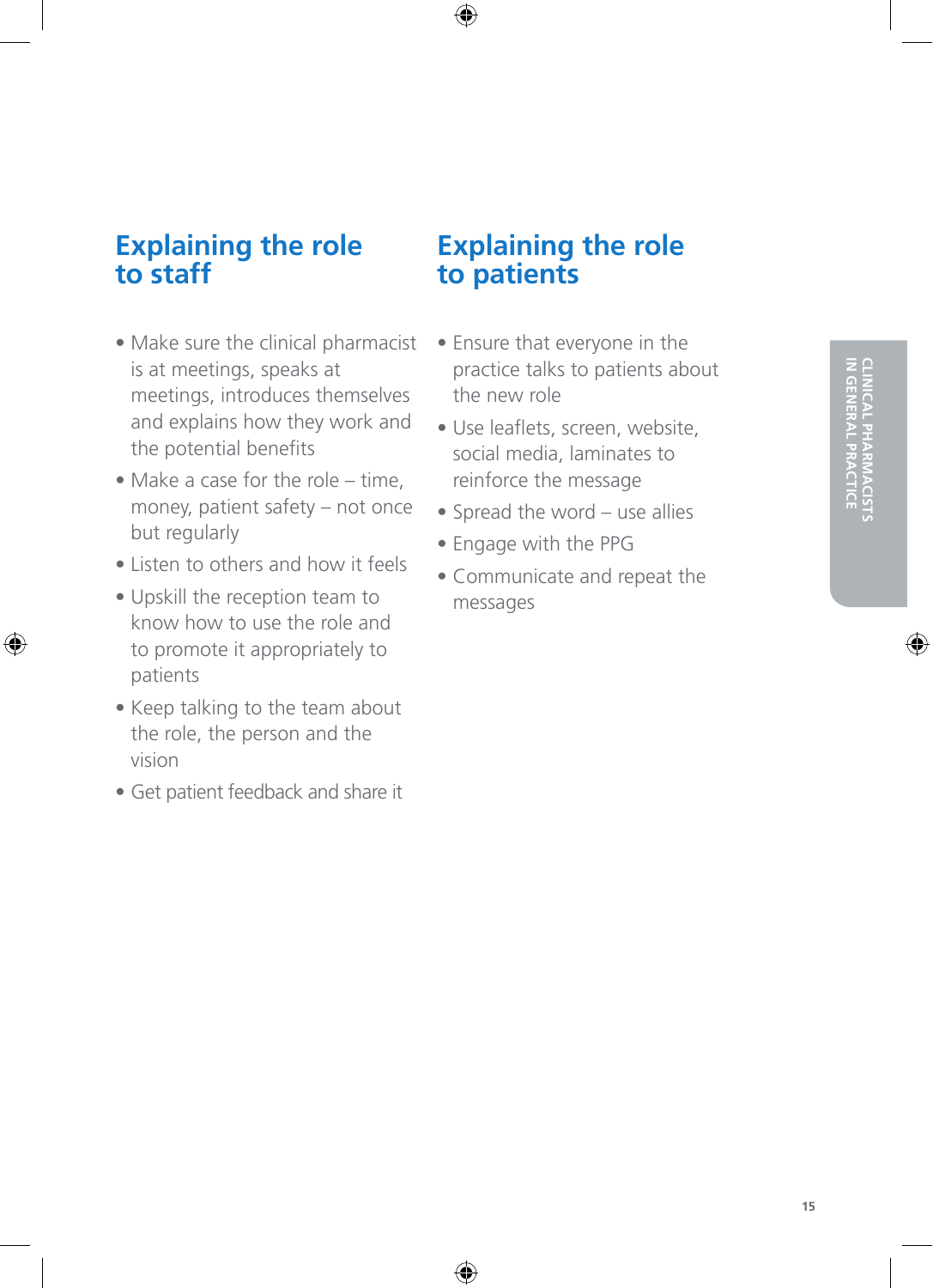

# **IN GENERAL PRACTICE CLINICAL PHARMACISTS**

⊕

# **The importance of realistic expectations**

Megan Blythe, senior clinical pharmacist with Sunderland GP Alliance and one of those working in a practice as part of the pilot, says that the federation's overarching role could provide a model for others to follow

"We were shaping the practices' view on what pharmacists could do while helping the pharmacists understand that the long-term goal is employment by the practice.

"For example, the team came back with idealistic ideas around running clinics. Practices do not want to pay pharmacists to do blood pressure checks that health care assistants could be doing.

"They needed some understanding of the financial aspects and the return on investment for the practices as they start to fund more and more of the cost."

⊕

**"We were shaping the practices' view on what pharmacists could do while helping the pharmacists understand that the long-term goal is employment by the practice"**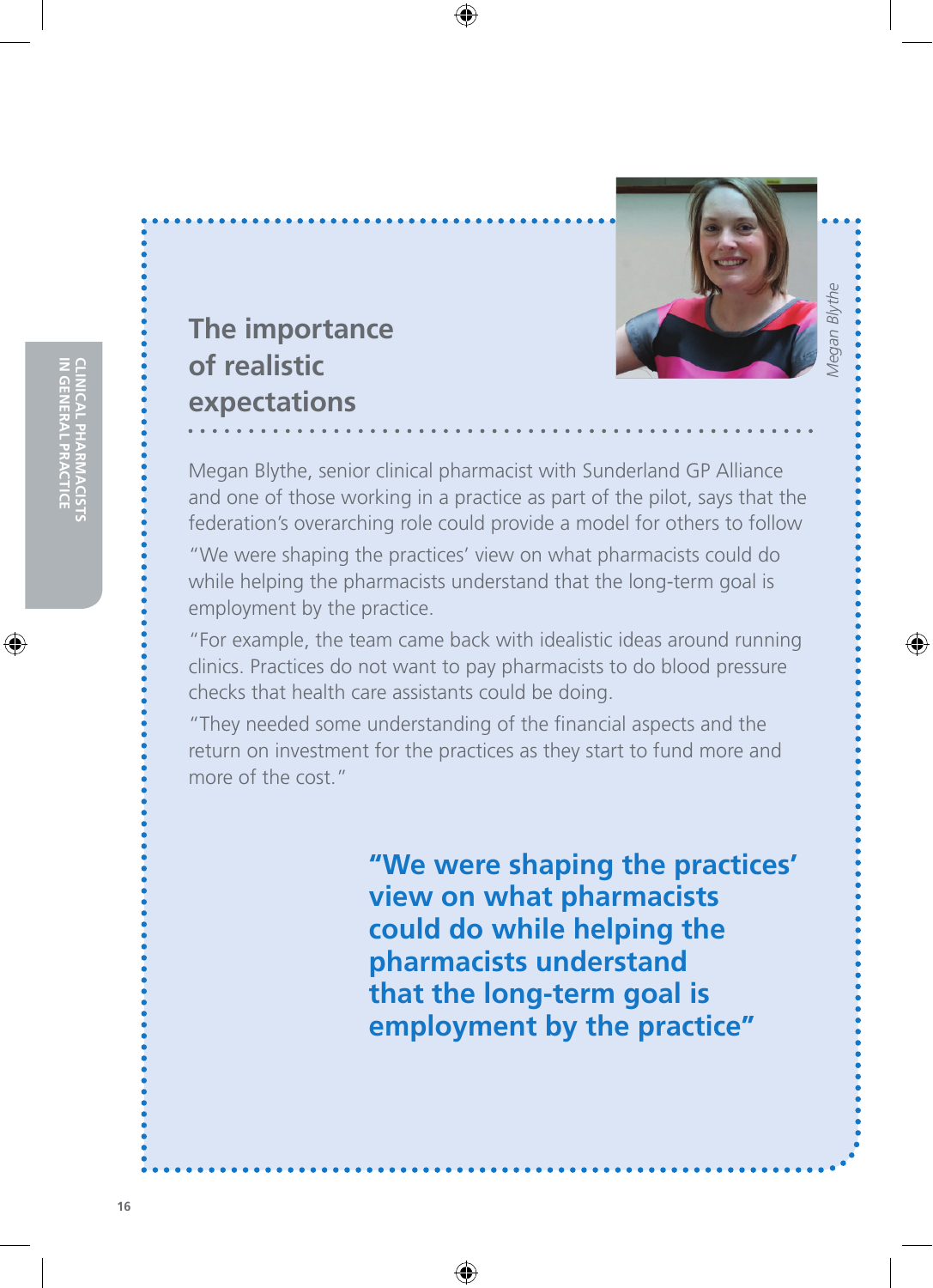# **What to expect**

### **The practice**

- Change can be slow
- The clinical pharmacist may be unfamiliar with general practice
- He or she may need time to fulfil their training commitments
- They may be splitting their time with other practices with a different style and culture
- Some members of staff may be cynical or just not "get it"
- Even if it's part-time, this new role requires care, practical support and promotion

↔

### **The clinical pharmacist**

 $\bigoplus$ 

- If you are working in more than one practice you may experience different ways of doing things and will need to adapt
- General practice is very different to community or hospital based pharmacy
- Don't take it for granted that the practice fully understands your role – be ready to explain
- The practice may be unaware that some of your time will be taken up with training
- The expectations of the practice may not be realistic – you must be prepared to discuss what can and can't be done
- General practice is at full capacity in some areas so you may need to ask for the support you need – don't be afraid to ask

 $\bigoplus$ 

♠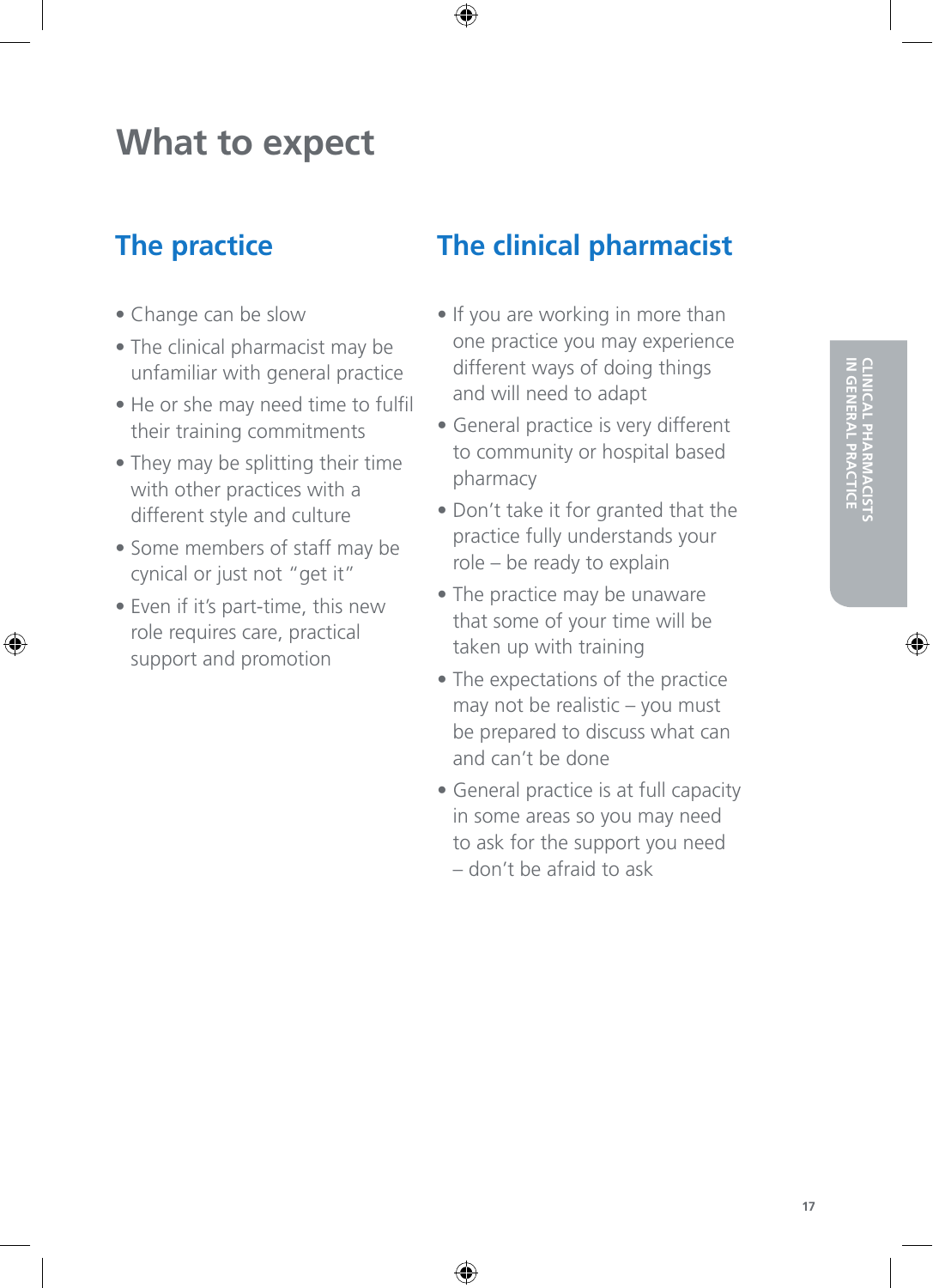### **What can go wrong**

 $\bigoplus$ 

*(and how to avoid it)*

### **Firefighting**

Practices with a high volume of work may see the pharmacist's role purely in terms of solving immediate problems – clearing a backlog of discharge letters, answering prescription queries and so on.

This creates a risk that other potential contributions of the role to the practice are overlooked or that the development of the role and job satisfaction are limited.

The clinical pharmacist and the practice need to agree a sensible balance of the potentially competing demands on the role, bearing in mind that the clinical pharmacist should be working towards a patient facing role. Wherever possible this needs to be explicitly agreed with the understanding on both sides that working arrangements may need to be reviewed from time to time.

 $\bigoplus$ 

### **Expectations**

Misaligned expectations can have a variety of unwelcome consequences, including a negative impact on the job satisfaction of the clinical pharmacist or feelings of disappointment on the part of the practice.

The pharmacist must be able to say when what they are required to do could compromise patient safety – if, for example, they are expected to deal with a higher volume of discharge letters than can safely be processed in the time available.

⊕

### **Sharing a pharmacist**

The risk of problems may increase where a pharmacist is working across two or more practices. These may be caused by different ways of working and by unrealistic expectations or demands. Practices sharing a pharmacist need to work together.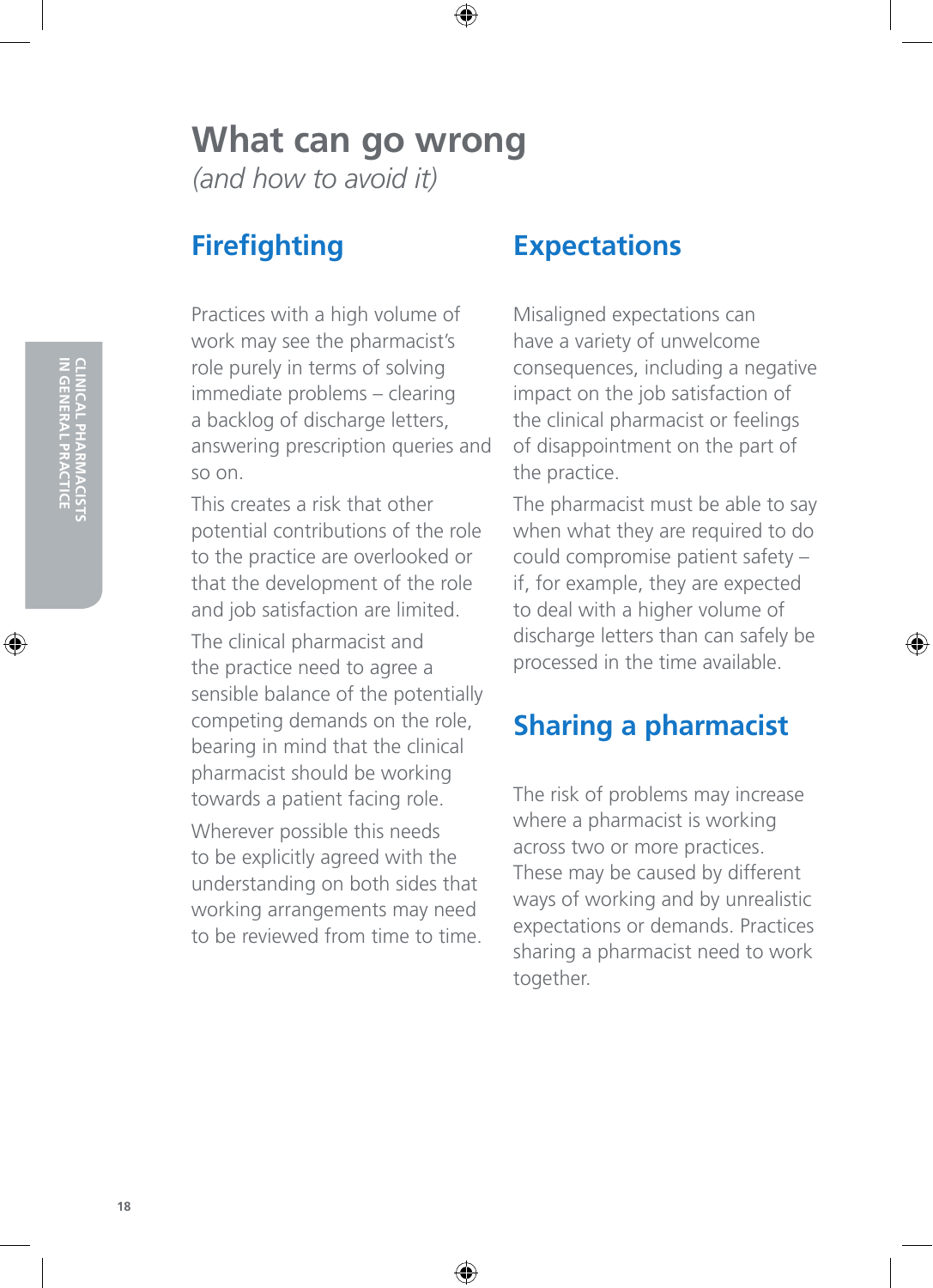### **Isolation**

 $\bigoplus$ 

The clinical pharmacist may feel quite isolated. Ensure they are linked in to their peers in other practices and are as involved as possible in the practice team. Make allowance for the unfamiliarity of the working environment.

While most clinical pharmacists will make a positive contribution immediately they will need time to acclimatise and reach their full potential - like any new member of staff.

 $\bigoplus$ 

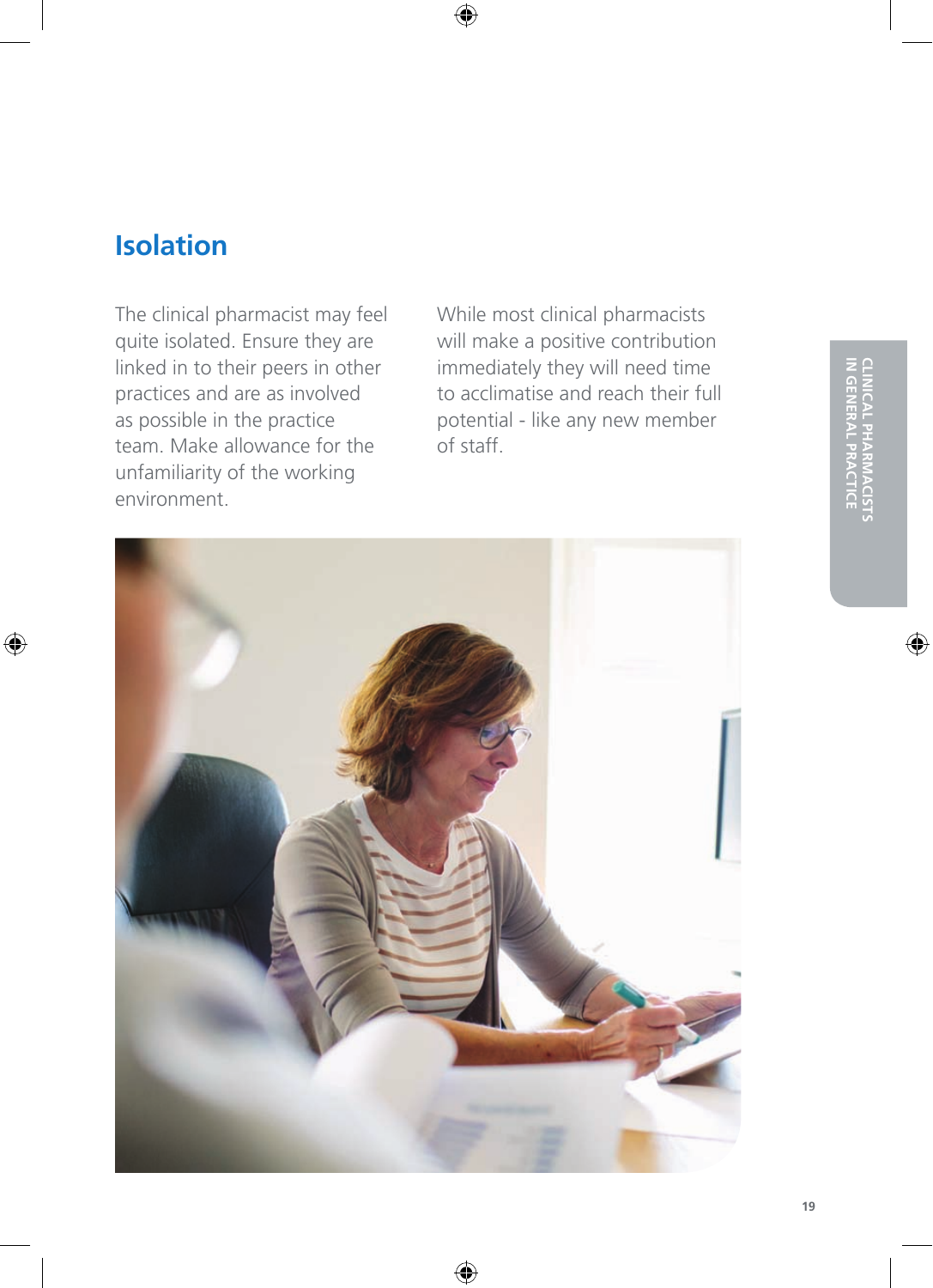### **Right programme at the right time**

Adapting its skill-mix was very much on the radar of the Abbottswood Medical Centre in Pershore, Worcestershire 18 months ago. The practice saw it as a route to improve access and relieve pressure on GPs. Against that background, says practice manager Helen Perry, NHS England's clinical pharmacists in general practice initiative "seemed to be the right programme at the right time". Perry says the pharmacist they recruited through the programme is a confident and personable professional whose work has improved patient care and reduced the burden on GPs. Perry and the six GP partners and one salaried GP value the input the pharmacist is making.

"She is making a difference and we can see the potential for expanding the role: she is a very committed professional who is suggesting things she could be doing. She comes to GPs with ideas and her work is having an impact. Previously we only had the clinical commissioning group providing a pharmacist to come in and do a specific piece of work.

€

**"Appointment pressure has fallen and patients are being seen appropriately and more quickly"**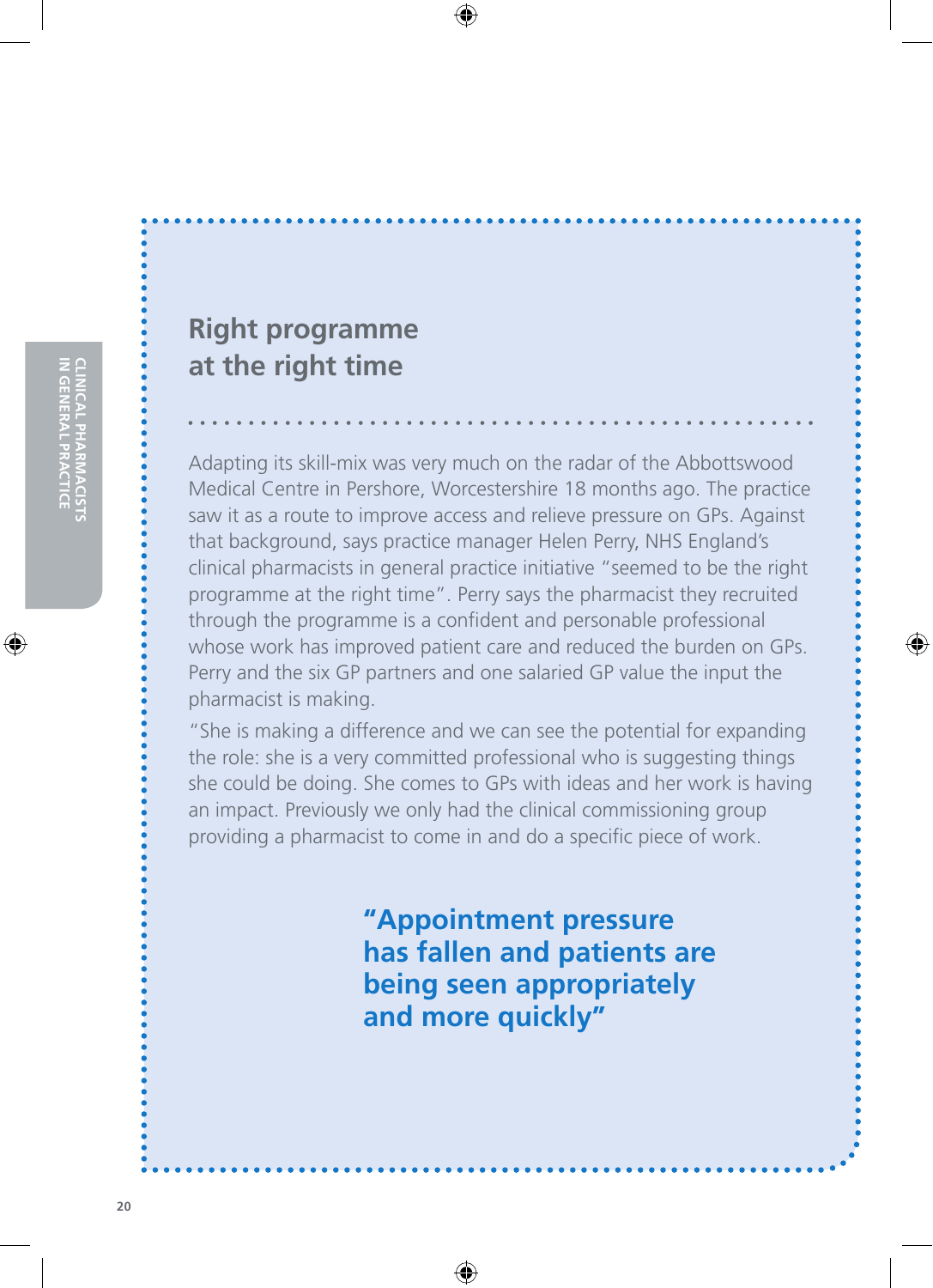### **Top tips for the clinical pharmacist**

- Be resilient (easy to say, but ask for training if you find it hard)
- Be curious

⊕

- Read patients' notes before you see or speak to them
- Gather local knowledge
- Go to practice meetings and participate
- Go for some easy wins and let people know about them
- Make friends (for instance, with reception)
- Build relationships with community pharmacists
- Think about how you will know if it's working
- Think about how you will measure the change
- Gather feedback from patients and from GPs and other members of the practice team
- Record activity and time

### **Good places to start making a difference**

 $\bigoplus$ 

- Look at reducing prescription queries that previously required GP time
- Focus on hospital discharges prior to GP intervention
- Focus on polypharmacy patient and reception queries prior to GP intervention
- Sort out repeat prescriptions and train the practice team
- Visit care homes either with or in place of a GP or nurse
- Work with frail and elderly

⊕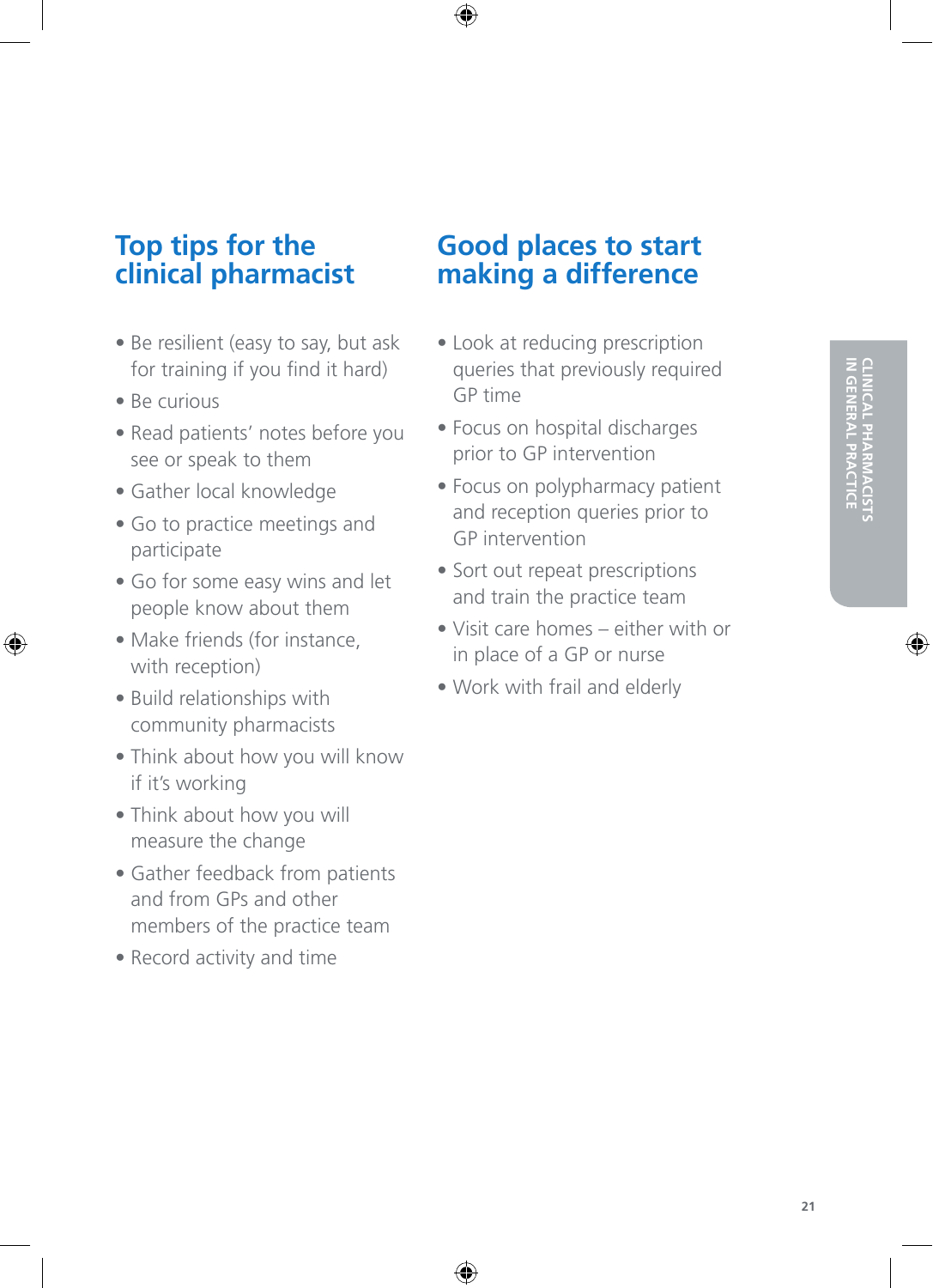

### **It's not just about prescriptions**

As he marks his first anniversary as full-time clinical pharmacist at the Churchdown Surgery in Gloucestershire, Ziad Suleiman is confident that the role has a big future.

He says: "In some parts of the country it is taking some time [for patients to book appointments] but word is spreading. It is essential for GPs. The pharmacist can have an impact on almost every aspect of the practice. It's not just about prescription queries – it's seeing patients, running clinics and training colleagues.

⊕

**"Last June we had 62 asthma patients using 12 or more salbutamol inhalers a year – which puts them in the high-risk category. I did some work with the nurses and that figure had fallen to 23 by March"**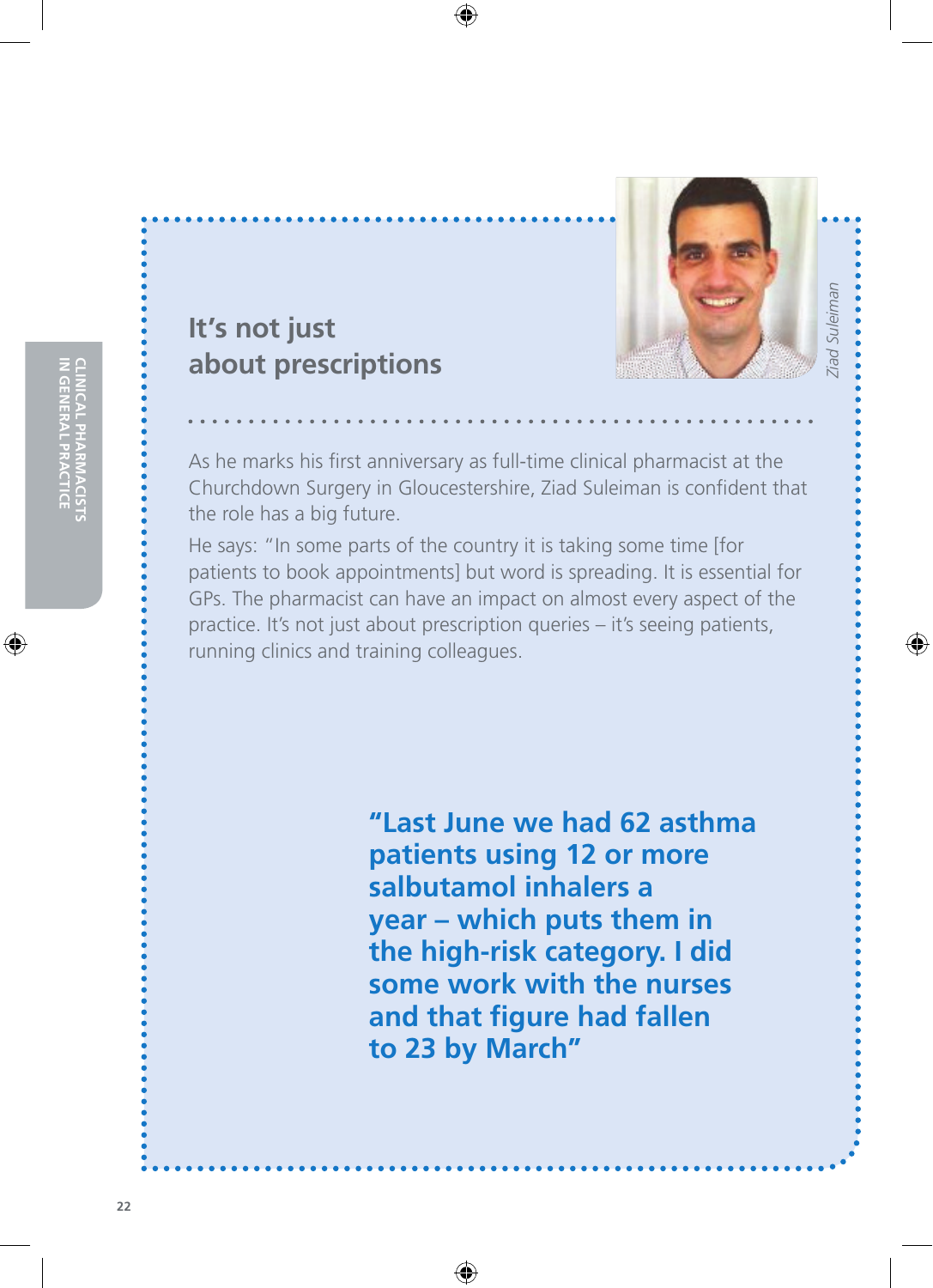

 $\bigoplus$ 

 $\bigoplus$ 

**CLINICAL PHARMACISTS**<br>IN GENERAL PRACTICE **IN GENERAL PRACTICE CLINICAL PHARMACISTS** 

 $\bigoplus$